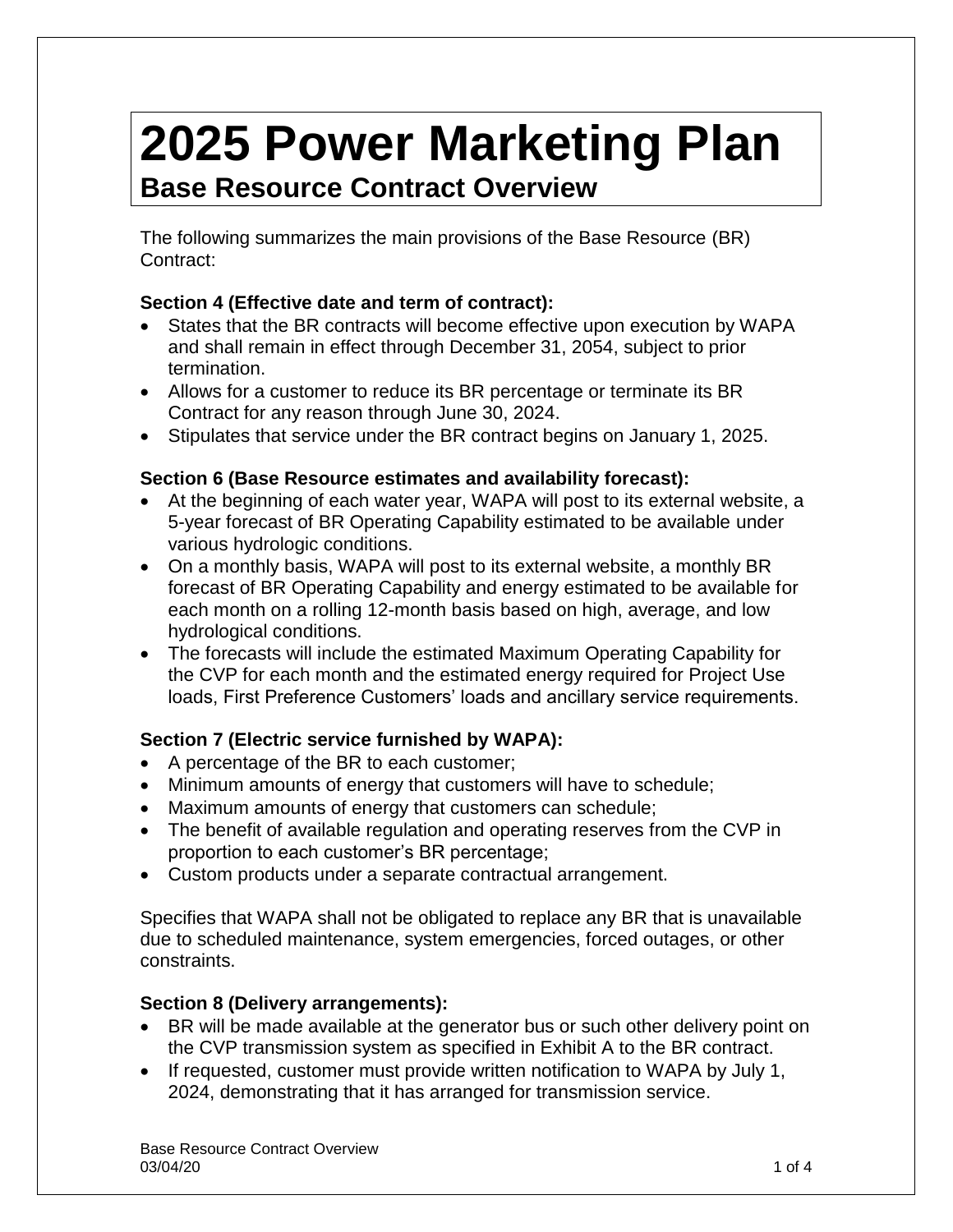# **Section 9 (Scheduling procedures business practices and protocols):**

- Stipulates that all power will be provided on a scheduled basis.
- Requires that if customer needs a Scheduling Coordinator (SC), it will notify WAPA of its designated SC 90 days prior to the date of initial service under the BR contract.
- WAPA will be responsible for all scheduling activities and responsibilities if WAPA is the customer's Portfolio Manager (PM).
- Specifies that if WAPA ceases to be the PM, the customer will assume all the PM-related duties.
- Allows for customers to comment on WAPA's maintenance and operations plans.

## **Section 10 (Exchange program):**

- Provides that power in excess of a customer's load will be made available to WAPA, for provision to other customers, through a WAPA-managed exchange program.
- WAPA will develop the details of a seasonal exchange program upon customer request.

#### **Section 11 (Independent System Operator or regional transmission organization):**

- Allows for changes to the contract, upon mutual consent between WAPA and its customers, in the event WAPA either joins or is required to conform to the protocols of an ISO or RTO.
- Specifies that if a customer does not abide by the protocols made effective by FERC and applicable to WAPA, and WAPA incurs costs as a result, that customer will pay for all such costs.

#### **Section 12 (WAPA rates):**

- Specifies that the BR is provided on a take-or-pay basis.
- States that rates applicable under the BR contract are subject to change in accordance with the appropriate Rate Adjustment Procedures.
- Allows for customer to reduce its BR percentage or terminate the BR contract by providing a 90-day notice to WAPA after WAPA notifies customer of the effective date of a new rate schedule or a rate schedule extension.

# **Section 13 (Integrated resource plan):**

- States that customers must fulfill the requirements of WAPA's Energy Planning and Management Program (EPAMP). This involves the submission of an integrated resource plan (IRP) or alternative report.
- States that if the EPAMP requirement is eliminated, customers will not be required to submit and IRP or alternative report.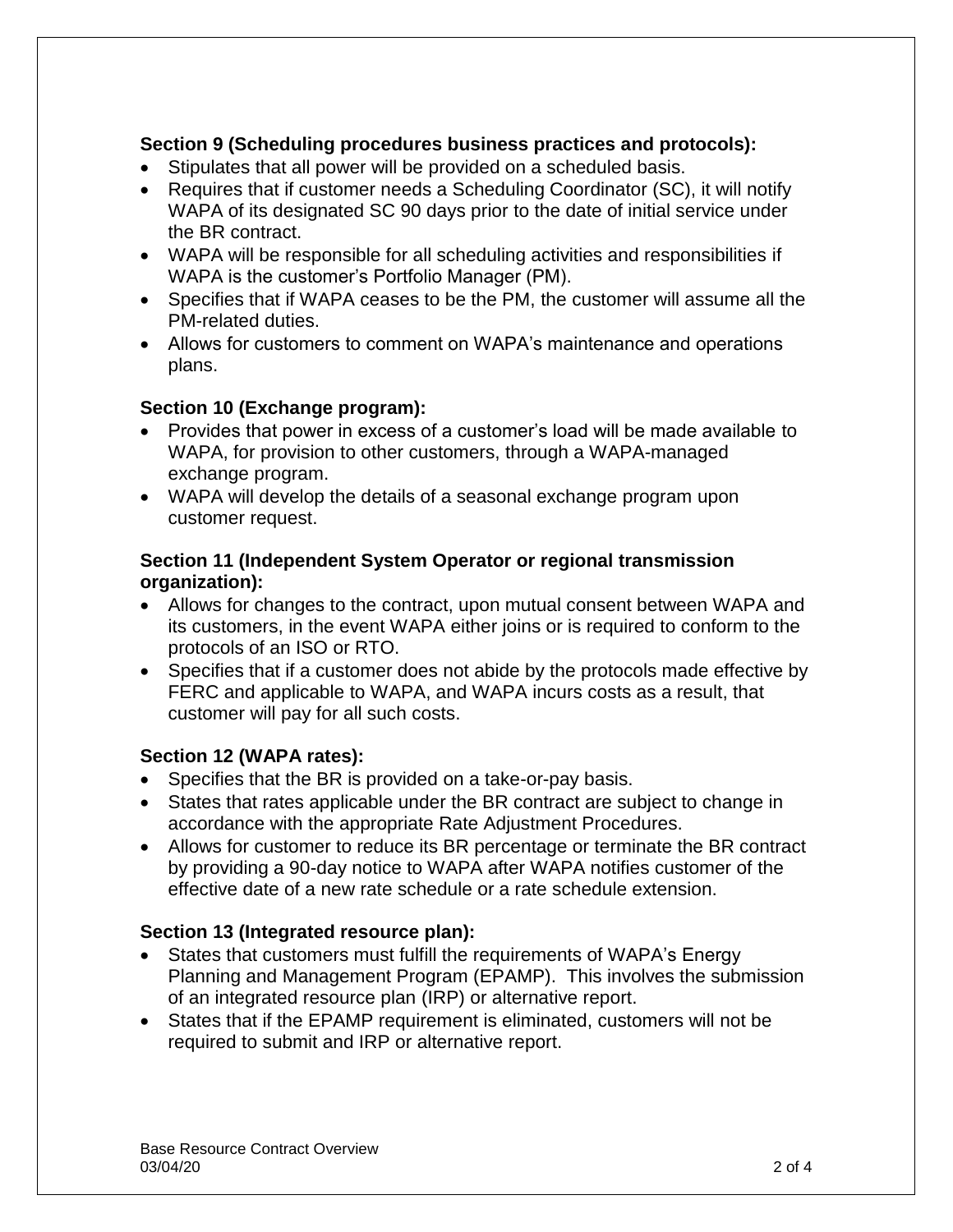#### **Section 14 (Adjustment of Base Resource percentage):**

 Stipulates that WAPA has the ability to adjust a customer's BR percentage, under certain conditions.

#### **Section 15 (Metering and power measurement responsibilities):**

- Specifies that a customer is responsible for the metering equipment requirements and power measurement data associated with the use of WAPA power.
- Requires customer to provide certified, settlement quality meter data to WAPA as requested.
- Allows for WAPA to have unrestricted physical access to its revenue meter equipment.
- Upon request, WAPA will provide the customer data as evidence of receiving the Environmental Attributes associated with the BR.

## **Section 16 (Changes in organizational status):**

 Allows for WAPA to adjust its obligation under the contract if a customer makes an organizational change or otherwise changes its obligation to supply electric power to preference loads.

#### **Section 17 (Protocols, business practices, and procedures):**

- Provides for WAPA to make changes to its protocols, business practices, and procedures as needed.
- Sets for a process for customers to comment on any proposed changes.